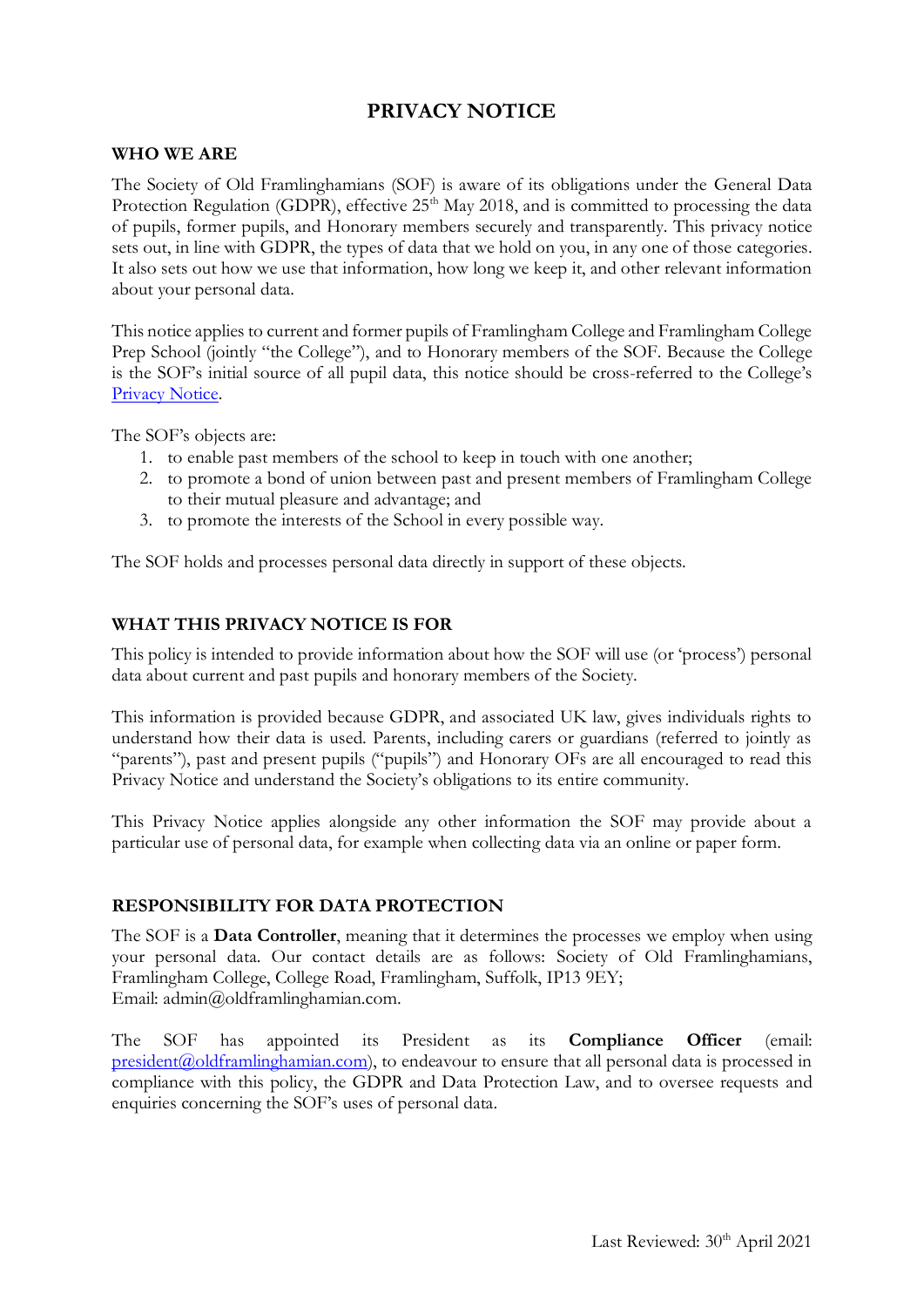## **DATA PROTECTION PRINCIPLES**

In relation to your personal data, we will:

- process it fairly, lawfully and in a clear, transparent way
- collect your data only for reasons that we find proper for the fulfilment of the SOF's objects
- only use it in the way that we have told you about
- seek to ensure it is correct and up to date
- process it in a way that ensures it will not be used for anything that you are not aware of or have consented to (as appropriate), lost or destroyed

### **WHY THE SOF NEEDS TO PROCESS PERSONAL DATA**

The fulfilment of the SOF's objects is supported by a range of activities. These include:

- Communication, by electronic and print media, with an entire mailing-list or selected interest-groups, of news, reports, and forthcoming events.
- Support for the organisation and management of social and sporting sections of the Society
- Providing the means for former pupils and members of the SOF to make contact with other former pupils and members.

The legal basis for most of the SOF's uses of personal data will be in accordance with the Society's legitimate interests in the furtherance of its objects, provided that these are not outweighed by the impact on individuals. Some of this activity will be necessary to fulfil the Society's legal rights, duties or obligations – including those under contract.

### **TYPES OF PERSONAL DATA PROCESSED BY THE SOF**

This will include, by way of example:

- For current pupils: Full name, College registration number, gender, date of birth, school House, initial and current year-group, prior or current family members at the school
- For pupils in years 12 and 13: the addition of a College-maintained personal email address
- For alumni: on leaving, the addition of the parental address and the final year-group
- Subsequently: Social, sporting and other group preferences, contact preferences and exclusions. The SOF's database also provides for the recording of career path, social and sporting interests, university attended, and school career highlights

### **HOW THE SOF COLLECTS DATA**

The SOF receives its initial pupil personal data from the College, under the terms of its own Privacy Notice for Parents, Pupils and Alumni. The College operates a staged information process to parents and pupils which reflects the age of each pupil as that pupil progresses through the schools, and includes provision for the holding of alumni data when a pupil leaves. The SOF obtains personal data from its Honorary OFs when they confirm their willingness to take up their membership.

Personal data on alumni may subsequently be provided by third parties: a friend or relative may, for example, provide an email or postal address, or news about career or sporting interests.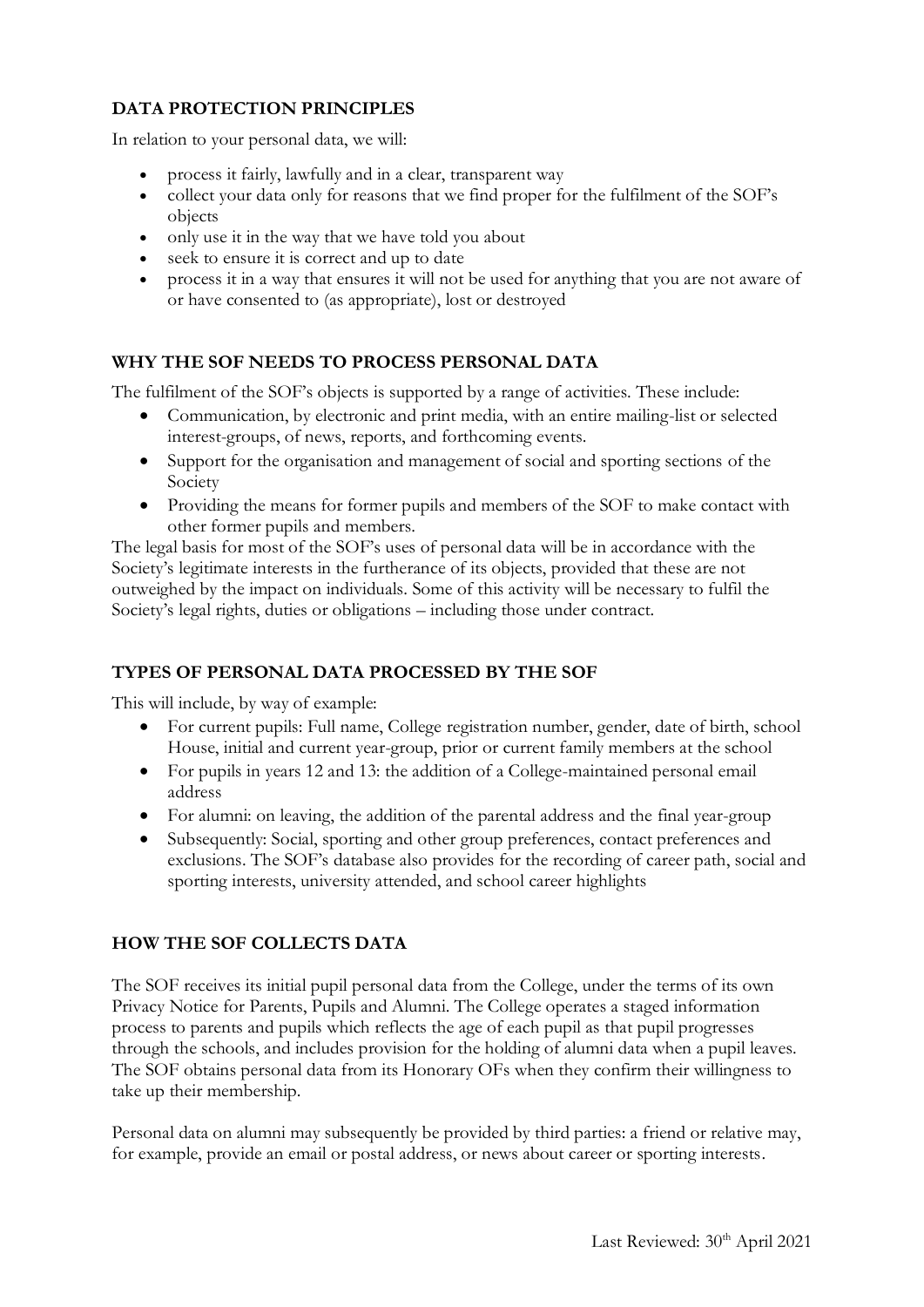# **WHO HAS ACCESS TO WHICH PERSONAL DATA**

Current pupils up to and including Year 11: Only the database administration team. Current pupils in Years 11 and 12, Alumni and Honorary OFs: The database administration team has full access to all personal data. Those members (and Provisional Members in the case of pupils in years 12 and 13) of the SOF who have provided proof of their identity, and completed a website registration process, can then (via a username and password process) update and amend or remove certain of their own data, and interrogate the database to look up limited personal data on those individuals who have not, either themselves or through the administration team, made themselves ex-directory. The personal data of alumni under the age of eighteen is automatically rendered ex-directory by the database system.

### **WITH WHOM DOES THE SOF SHARE PERSONAL DATA**

The SOF will not generally disclose information unless the individual has given their consent, or one of the specific exemptions under the GDPR or Data Protection Act applies. However, the SOF will disclose such data as is necessary to its officers, or to third parties, for the following purposes:

- To Framlingham College in support of promotional purposes, for example in marketing a College-sponsored event to a relevant age or geographic group of alumni.
- To Framlingham College for fundraising and marketing in support of the College and its mission.
- To Framlingham College for integration with its own mailing-list for the distribution of an annual magazine to, in particular, parents and alumni.
- To the SOF's supper, sporting and social secretaries directly in connection with their need to communicate with their groups. Some of the SOF's supper secretaries are in foreign locations, with a supporters' list largely resident in their location. The SOF database provides vital support to their endeavours, which requires the transfer of personal data across international borders from time to time.
- Periodic returns to HMRC relating to those alumni who make donations to the SOF Charitable Trust, and have completed Gift Aid Declarations.

# **HOW LONG WE KEEP PERSONAL DATA**

The SOF database is, in addition to its active communications remit, a historical archive. To that end, a limited and reasonable amount of information will be kept permanently. Where you have requested that we no longer keep in touch with you, we will need to keep a record of the fact in order to fulfil your wishes (called a "suppression record").

If you have any specific queries about how our retention policy is applied, or if you wish to request that personal data, which you believe to be no longer relevant, is considered for erasure, please contact the Compliance Officer. However, please bear in mind that the SOF may have lawful and necessary reasons to hold on to some personal data even following such a request.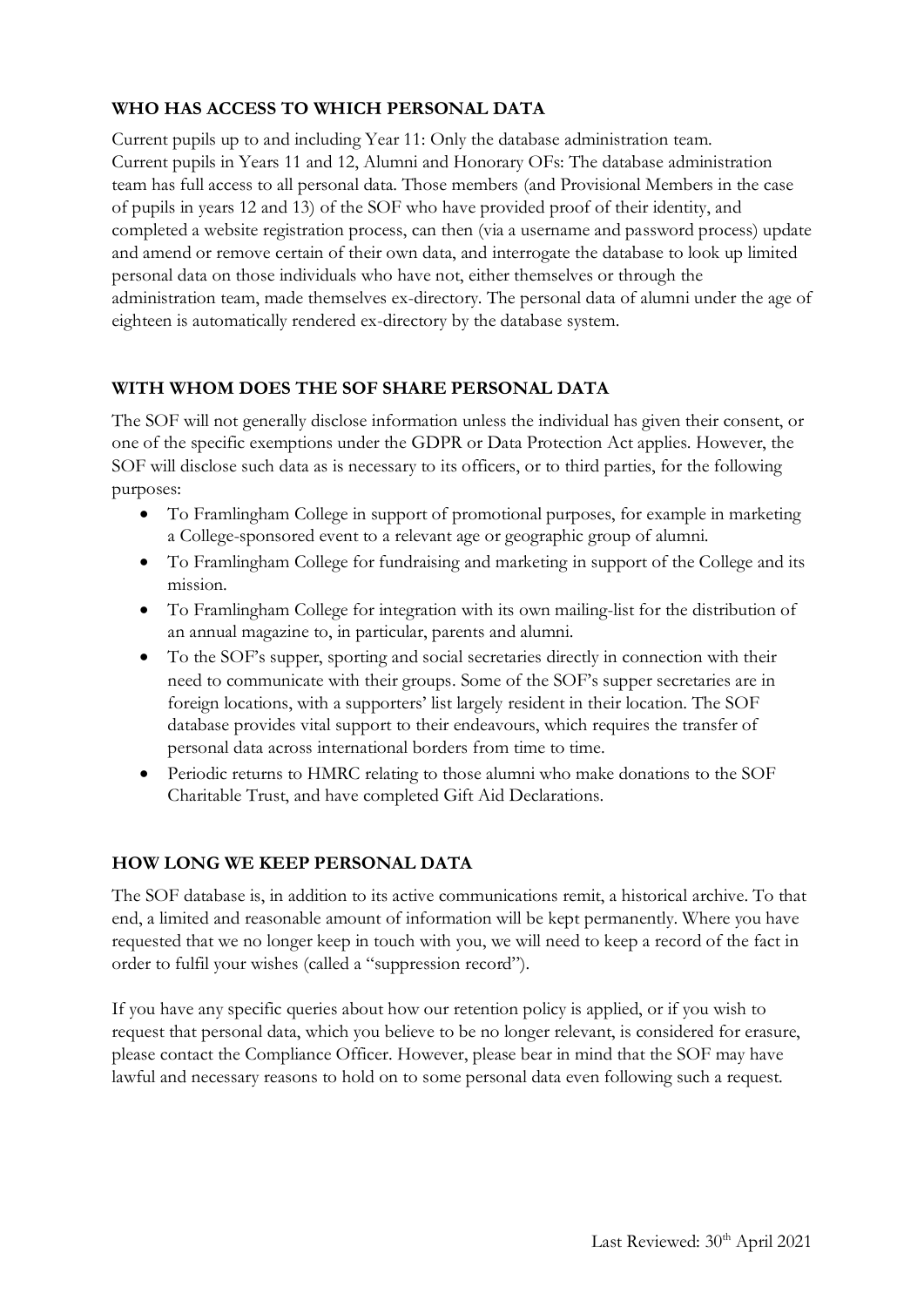# **KEEPING IN TOUCH AND SUPPORTING THE SOF**

The SOF will use the contact details of alumni and Honorary OFs to keep them informed about the activities of alumni and members, and of the school community through the sending of newsletters, magazines or bulletins, by email or post. Unless an individual objects, the SOF will also:

- Contact alumni by post and email in order to promote and raise funds for the SOF Charitable Trust or for the College;
- Collect information from publicly available sources about former pupils' occupation and activities, in order to offer more targeted invitations to them or to other alumni to participate in relevant opportunities that may arise, for example work experience for pupils or school-hosted business seminars.

Should you wish to limit or object to any such use, or would like further information about them, please contact the **Compliance Officer** in writing. You always have the right to withdraw consent, where given, or otherwise object to direct marketing or fundraising. However, the SOF is nonetheless likely to retain some of your details (not least to ensure that no more communications are sent to that particular address, email or telephone number).

## **YOUR RIGHTS**

#### **Rights of Access etc.**

Individuals have various rights, under GDPR and Data Protection Law, to access and understand data about them held by the SOF, and if they are not able to access their database entry themselves – to ask for it to be amended or erased, or for the SOF to stop processing it in one, or more, or all ways – but subject to certain exemptions and limitations.

Any individual wishing to know what data the SOF holds about them on its systems, or who wishes to amend their personal data but is unable to access it directly through the website's registration system, or who has some other objection to how their personal data is used, should put their request in writing to the Compliance Officer.

The SOF will endeavour to respond to any such written request as soon as is reasonably practicable, and in any event within statutory time-limits (which is one month in the case of requests for access to information).

The SOF will be better able to respond quickly to smaller, targeted requests for information.

#### **Requests That Cannot be Fulfilled.**

You should be aware that the right of access is limited to your own personal data, and that certain data is exempt from the right of access. This will include information which identifies other individuals.

You may have heard of the "right to be forgotten". However, we will sometimes have compelling reasons to refuse specific requests to amend, delete or stop processing your personal data: for example, where it falls within a legitimate interest identified in this Privacy Notice. All such requests will be considered on their own merits.